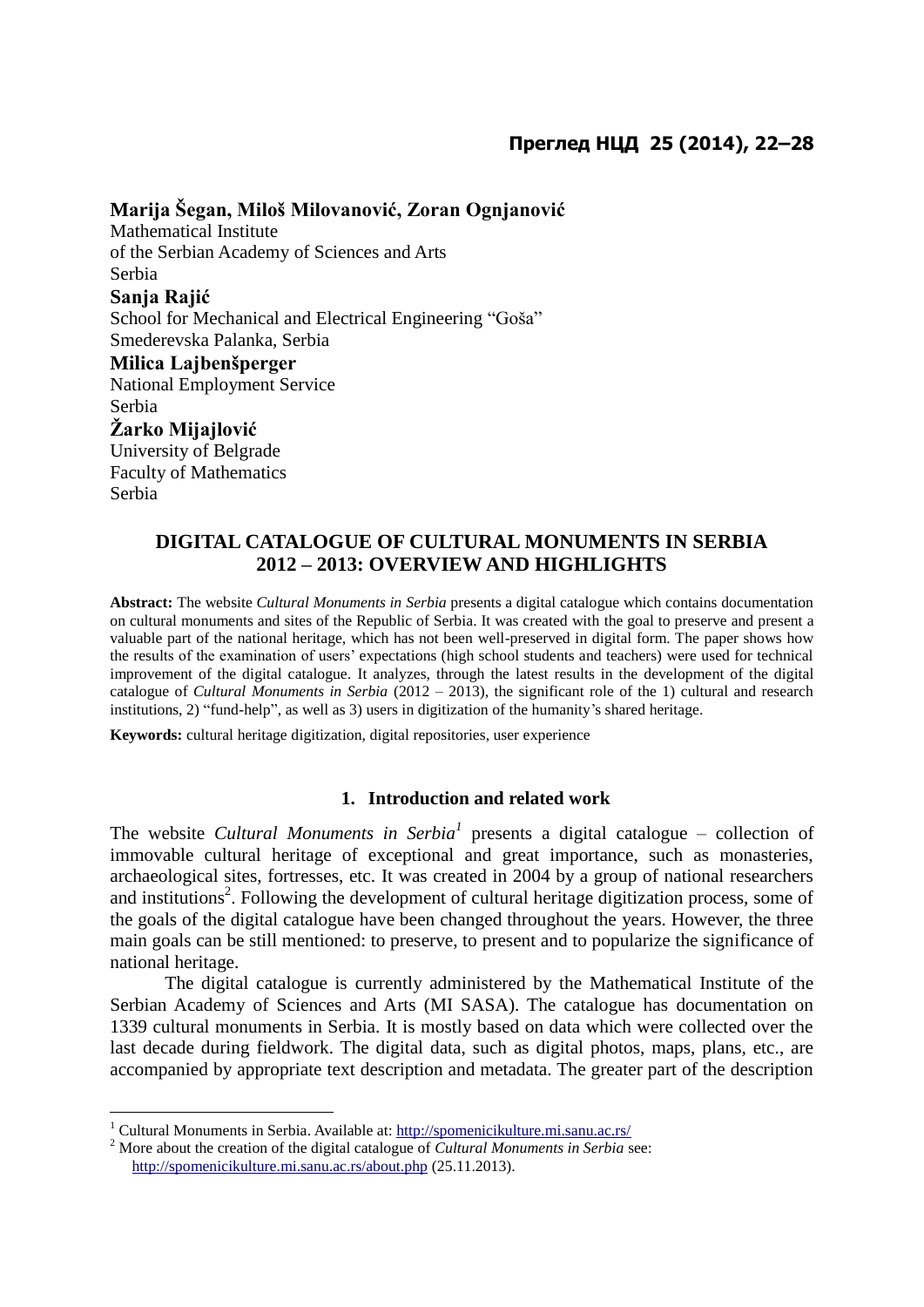is in national language – Serbian, but the descriptions of 10% of all records are translated into English.

The development of the digital catalogue has always been supported by national and foreign funds, and depended on several cultural heritage digitization projects of MI SASA. On the one hand the aim of these projects was to increase the digital content, and on the other to improve the technical performance of the digital catalogue. For example, the project supported by the United Nations Educational, Scientific and Cultural Organization (UNESCO) resulted in implementation of first virtual presentation of one of the cultural monuments – Kalenić Monastery<sup>3</sup>. The project of digitization of cultural heritage of the Toplica District, supported by the Ministry of Education and Science of Serbia created the collection not only of the cultural monuments of great importance, but also of less known and forgotten heritage<sup>4</sup>. The ongoing project, the project of digitization of the monuments and sites of the Danube District, supported by the Center for the Promotion of Science included the high school students and teachers, through the examination of their expectations, in the process of the digital catalogue improvement<sup>5</sup>.

In this paper we will focus on the results of the last project, which resulted in the improvement of the digital catalogue of *Cultural Monuments in Serbia* according to the expectations of project participants. The project itself presents a part of an initiative of creators (stakeholders and aggregators) of the digital catalogue to address the users properly. The digital catalogue of *Cultural Monuments in Serbia*, as well as the digital repositories in general are, among other things, a user service. Different groups of users may help in the development of this service.

#### **2. Concept of user experience and** *Cultural Monuments in Serbia*

In 2012 – 2013 more than one hundred teachers and students of two high schools of the Danube District in Serbia – School for Mechanical and Electrical Engineering "Goša" in Smederevska Palanka and Gymnasium of Velika Plana in Velika Plana – were introduced to the basic principles of digitization of cultural heritage, as well as trained to use the new knowledge in the regular school curricula. One of the project activities was examination of teachers' and students' (users) experience with the digital catalogue of *Cultural Monuments in Serbia*.

The concept of user experience is often encountered in (social) marketing. It presents a need to describe the reactions and expectations of users of any specific product or service [6]. The concept points out that a product/service has no practical value if it has no users. One can say that the aim of the user experience studies is to satisfy users' needs: the greater the satisfaction of a user with a product/service, the greater is the use of the product/service. In the long-run, however, the goal is to create a product/service that improves the creativity and communication, as well as collaborations among the people [5].

We used the principles of user experience to answer, among others, the following question: what is the practical value of the digital catalogue of *Cultural Monuments in Serbia*, especially in high school education? The initial assumption was, based on Hassenzahl's model, that every website has two groups of users: the creators (the group of users involved in

 $\overline{a}$ 

<sup>&</sup>lt;sup>3</sup> Cultural Monuments in Serbia. Kalenić Monastery. Available at:

<http://spomenicikulture.mi.sanu.ac.rs/projects.php?project=unesco> <sup>4</sup> Cultural Monuments in Serbia. Toplica District. Available at:

<http://spomenicikulture.mi.sanu.ac.rs/projects.php?project=toplica#Prez> <sup>5</sup> Cultural Monuments in Serbia. Danube District. Available at:

<http://spomenicikulture.mi.sanu.ac.rs/projects.php?project=podunavski#Prez>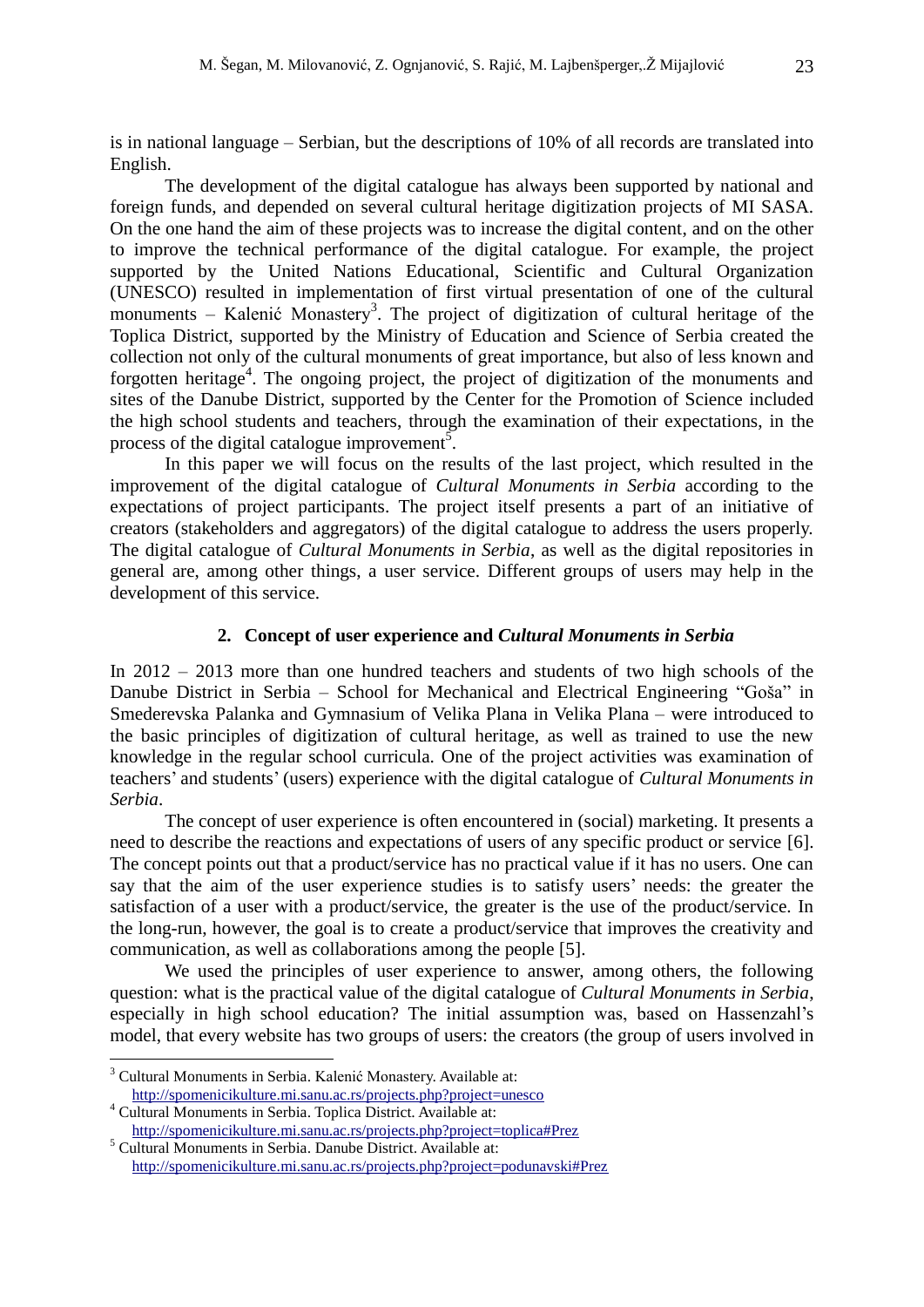the creation of the website) and the end users [4]. In our case the creators were the creators/stakeholders of the digital catalogue of *Cultural Monuments in Serbia,* and the end users were teachers and students of the two high schools in the Danube District. To examine the compatibility between the goals of the creators on the one side, and end users' (teachers' and students') expectations on the other, or rather, to what extent have their expectations been met, the techniques of the in-depth interviews, as a qualitative method, and the general survey, as a quantitative method, were combined. The results of the examination were presented in a user study, which has shown that the comments and suggestions of the specific group of end users, such as teachers and students "can help the creators make digital contents and repositories more interesting, attractive and interactive, which gives one more dimension to the practical value of digitized heritage in general" [9].

In this paper, we will not dwell on a detailed analysis of the results obtained through the examination of the user experience. We will, however, present a few important moments relevant to the issue of improving not only of the digital catalogue of *Cultural Monuments in Serbia*, but also of the digital repositories in general.

#### **3. Improvement of the** *Cultural Monuments in Serbia*

The examination of the user experience pointed out that the main problems of the digital catalogue of *Cultural Monuments in Serbia* are related to: 1) visibility, 2) structure and design, as well as 3) navigation and orientation through the content. In this section we will analyze the mentioned problems and offer a possible solution.



Figure 1: The Facebook web page of the *Cultural Monuments in Serbia* created by the students-participants in the project activities

The survey results showed that the visibility of the national digital repositories of the cultural heritage in Serbia, including the digital catalogue of *Cultural Monuments in Serbia*, was not so good. 30.7% of the survey participants have never heard about the existence of the cultural heritage digital collections. The same survey, on the other hand, offered the way to increase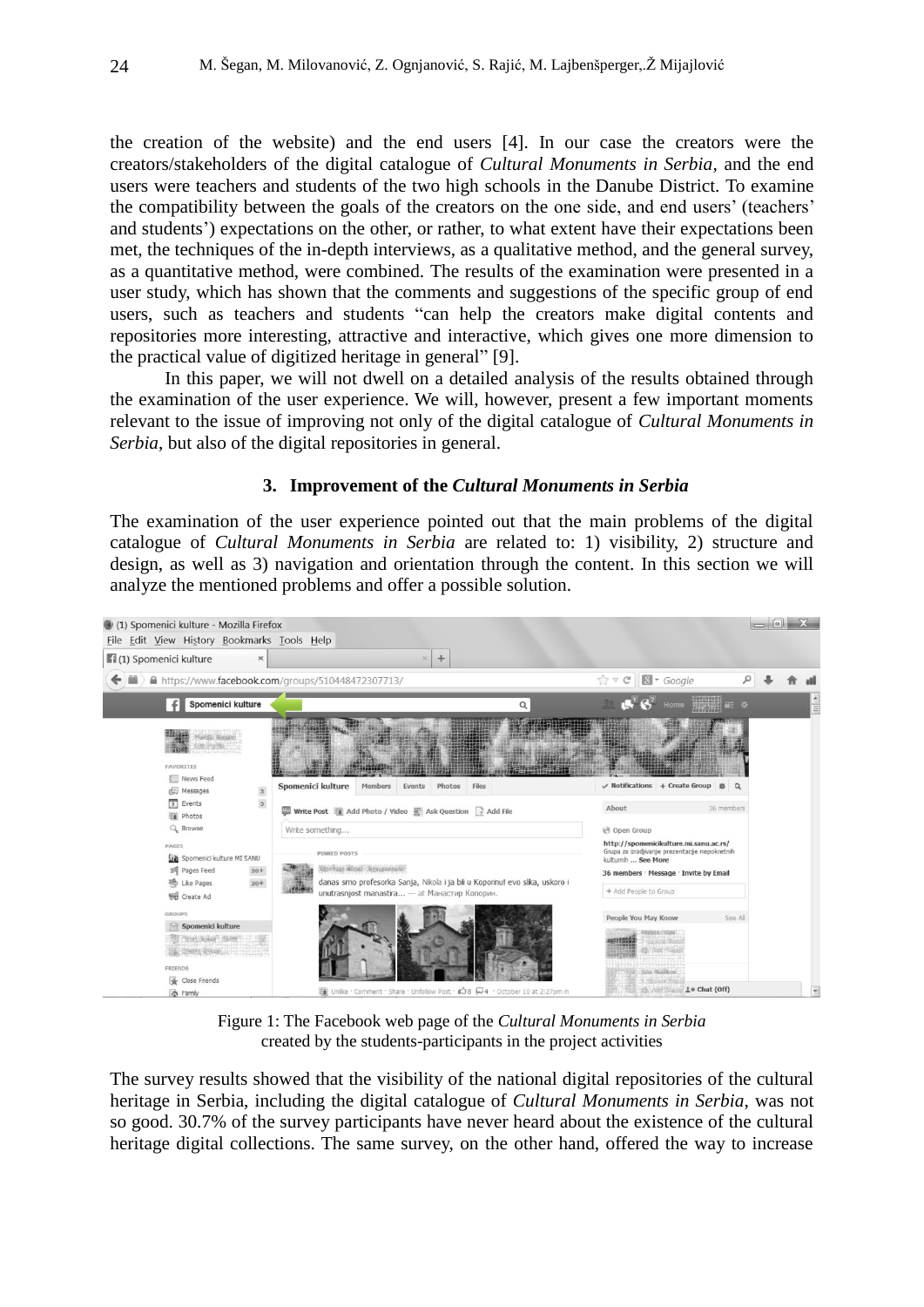the visibility through the social networking services. It underlined the fact that most of the participants use smart phones to access the Internet, especially Facebook. Facebook was valued as a user friendly environment to share and follow the issues of one's interests. Following the survey analyses, the Facebook web page of the *Cultural Monuments in Serbia* was created and linked to the official website. It was created by the students, participants in the project, as a place to share their thoughts and digital material regarding the project activities (Figure 1). The actual benefit of this was not only the increase of visibility and access to the official website (by 5% more than before), but also the fact that one of the social networking services was used as a way for crowdsourcing without "violating" the official website. The data (comments, photos, maps, etc.), freely shared by the students in a familiar environment (such as Facebook), present the specific (although unchecked) information on local heritage, often unknown to the experts.



Figure 2: Design proposal for the official website of *Cultural Monuments in Serbia* made by a high school student

The participants of the survey evaluating the content and technical performances of the digital catalogue of *Cultural Monuments in Serbia*, rated, among others, the structure and graphical design of the website. Survey participants older than 40 (mainly teachers) expressed satisfaction with the simple design and hierarchical organization of the website. Survey participants younger than 40 (mainly students) suggested weblike organizational structure, allowing them to follow their interests. One of the suggestions was to change the homepage of the website in order to interest visitors in further exploration of the content. This observation was also confirmed by Google Analytics results, which showed that 68.19% of users left the website, after visiting the home page. The evaluation motivated the authors of the paper to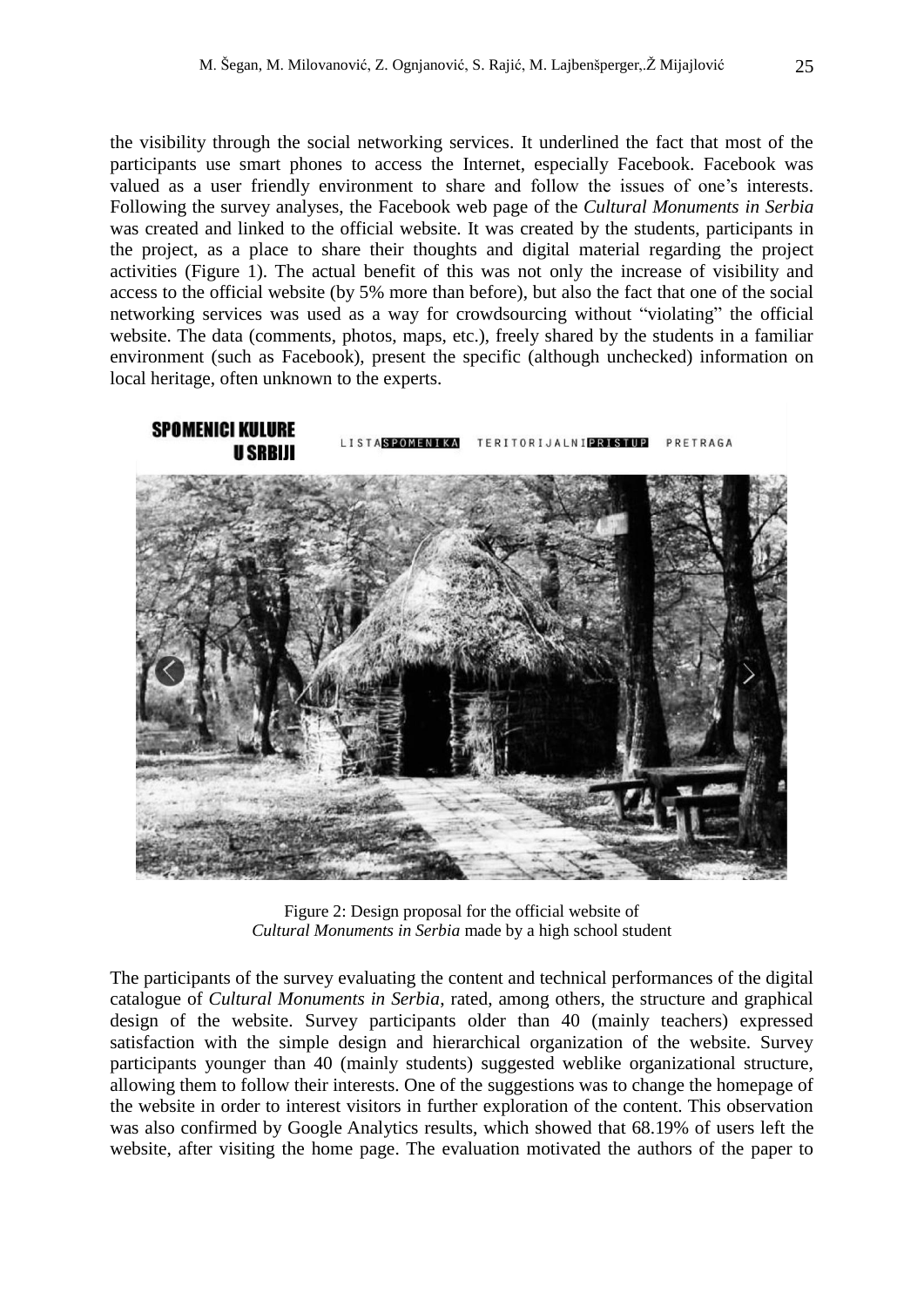invite the students to offer their own ideas for graphical design of a cultural heritage website. The most common suggestions were related to adding the appropriate multimedia players and formats in order to increase the interactivity of the website (Figure 2). These insights into the expectations of certain categories of end users will be used as possible scenarios for the improvement of the digital catalogue in 2014.

One of the requests of the survey participants was to improve the navigation and orientation through the history of cultural heritage. To answer this request, there were two options: to implement the context based categorization of cultural heritage or to develop a graphic timeline. Most experts suggest the context based categorization [1]. Our survey, however, had shown that the end users (teachers and students) prefer and are accustomed to use timelines and periodization. Despite all the weaknesses of the history-based timelines and the fact that "periodization in particular has encountered many discontents" [7], we have created the digital and interactive timeline to stimulate visual and kinesthetic understanding of the history of cultural heritage. Within the timeline we have implemented the generally known periodization given by the Serbian history and art textbooks. The periodization in Serbian history and art textbooks is based on the division of the past events into prehistory and history, division of the prehistory into the stone, the bronze and the iron age [11] and division of the history into ancient, medieval and modern time [2]. The mentioned periodization was used, and to each period the automatic counter was assigned. The counter counts how many cultural monuments within the digital catalogue belong to a particular period (Figure 3). The first evaluation of the timeline by the end users has shown that they have found the concept of the timeline useful, but also that it needs a better graphic design [9].

| <b>Поменици културе у Србији</b><br>÷            |                                                   |                                                                                                                |                           |                                                           |              |
|--------------------------------------------------|---------------------------------------------------|----------------------------------------------------------------------------------------------------------------|---------------------------|-----------------------------------------------------------|--------------|
| Spomenicikulture.mi.sanu.ac.rs/timeline.php<br>← |                                                   |                                                                                                                |                           | $\uparrow$ $\vee$ $\circ$ $\blacksquare$ $\bullet$ Google | م            |
| <b>ÉVÊFA RA</b>                                  | home                                              | <b>CULTURAL MONUMENTS IN SERBIA</b><br>geographical access<br>timeline search<br>list of monuments<br>projects |                           |                                                           | TH<br>српски |
|                                                  | <b>TIMELINE</b>                                   |                                                                                                                |                           |                                                           |              |
|                                                  |                                                   | Paleolithic (5)                                                                                                | 2.6 million BC - 10000 BC |                                                           |              |
|                                                  | The<br><b>Stone</b>                               | Mesolithic (2)                                                                                                 | 10000 BC-8000/7000 BC     |                                                           |              |
|                                                  | age                                               | Neolithic (12)                                                                                                 | 8000/7000 BC-3500 BC      |                                                           |              |
|                                                  | <b>The</b>                                        | Eneolithic / The Copper age (4)                                                                                | 3500 BC-2200 BC           |                                                           |              |
|                                                  | <b>P R E H   S T O R Y</b><br>Metal<br>age        | The Bronze age (3)                                                                                             | 2200 BC-1100 BC           |                                                           |              |
|                                                  |                                                   | The Iron age (14)                                                                                              | 1100 BC - 150 AD          |                                                           |              |
|                                                  | <b>Ancient</b>                                    | Pre-Romans time (11)                                                                                           | 300 BC - 100 AD           |                                                           |              |
|                                                  | Time                                              | Romans time (65)                                                                                               | 100 AD - 700 AD           |                                                           |              |
|                                                  |                                                   | Before the Nemanjić Dinasty (27)                                                                               | 700 - 1167                |                                                           |              |
|                                                  | H<br>Medieva<br>$\boldsymbol{\mathsf{s}}$<br>time | From the Stefan Nemanja to the King Milutin (30)                                                               | 1167 - 1267               |                                                           |              |
|                                                  |                                                   | From the King Milutin to the Fall of the Serbian Empire (83)                                                   | 1267 - 1371               |                                                           |              |

Figure 3: The counter of the Timeline of *Cultural Monuments in Serbia* shows that the digital catalogue currently has 14 monuments from the period of iron age

The digital catalogue of the *Cultural Monuments in Serbia*, among the above mentioned problems, also deals with some other issues, which will be analyzed in the period to come.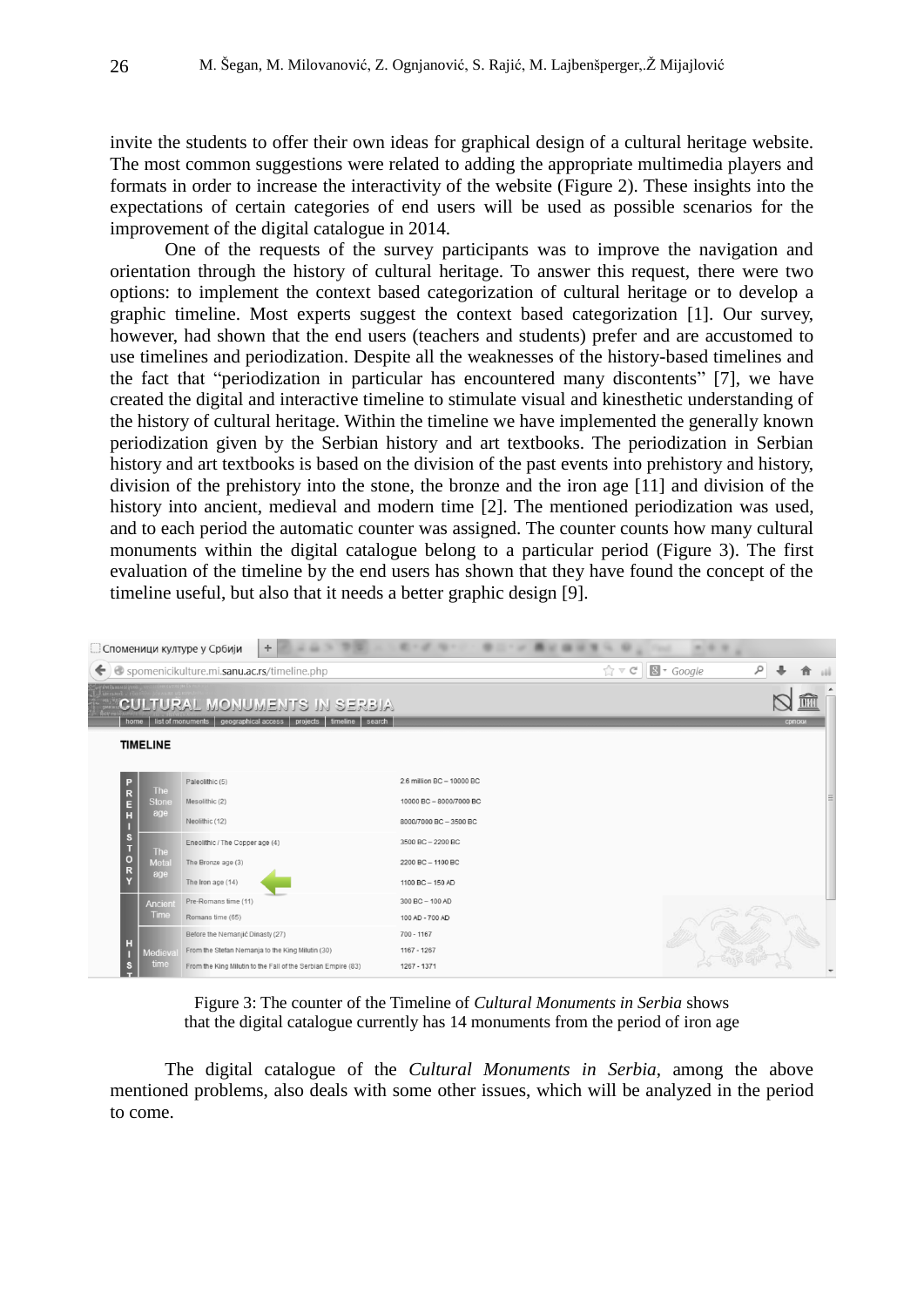#### **4. Conclusion and future work**

The digital catalogue of *Cultural Monuments in Serbia* was from the beginning the "product" of a specially organized consortium of institutions. Its development depended on the 1) stakeholders and 2) national and international funds. All the decisions regarding the content and technical performances of the catalogue were made by the experts. The catalogue had all the elements (knowledge, personnel, equipment, etc.) to become the digital repository of national importance. And then there-is-no-visitors-fact came out: more than 60% of visitors left the homepage after only a few seconds, and more than 30% of young people did not know about the existence not only of the digital catalogue of "*Cultural Monuments in Serbia*, or of other digital repositories of cultural heritage in Serbia. That was the turning point for the host of the digital catalogue – Mathematical Institute of SASA – to change the strategy. In the further development of the digital catalogue, next to stakeholders and national and international funds, the end users were included.

The project of digitization of the monuments and sites of Danube District and the direct involvement of high school teachers and students in the digitization process was the part of strategy for end user involvement in the development of the digital catalogue of *Cultural Monuments in Serbia*. Teachers and students (end users) were welcome to share their expectations and information regarding the official digital catalogue. Thus, the creators and end users have participated in the evaluation of the digital catalogue performances, and several key ideas were set aside as very important for further development of the catalogue: 1) increase the visibility via social networking services, 2) increase the visibility via implementation of apps for smart phones (smart phones are not expensive, they are widely used, and almost everyone has one), and 3) increase the use of a repository by end users via creation of web structure, design and navigation that are compatible with the end users' expectations.

In the period to come the idea is to create a digital environment, which will enable communication between the creators and end users. Our belief is that the direct involvement of end users in the process of developing of digital catalogue of *Cultural Monuments in Serbia* can help improve the existing principles and technologies in the field of cultural heritage digitization.

#### **References**

[1] Bulatović, D., Milosavljević, A. *Dokumentacijski standard za trezoriranje muzealija u Centralnoj muzejskoj službi Crne Gore*. Glasnik Narodnog muzeja Crne Gore, III, 2007, 251-274.

[2] Cellarius, C. K. *Historia Universalis*. Altenburg, 1753.

[3] Deloš B. *Virtuelni muzej. Ka etici novih slika*. Beograd, Clio, 2006.

[4] Hassenzahl, M. *The thing and I: understanding the relationship between user and product*. In M. Blythe, C. Overbeeke, A. F. Monk, P. C. Wright (Eds.). Funology: From Usability to Enjoyment. New York, Springer, 2003.

[5] Hewett, T. et all. *Curricula for Human-Computer Interaction*. New York, The Association for Computing Machinery, 1996. Available at:<http://old.sigchi.org/cdg/> (2013-11-25)

[6] Kallenbach, J. *Users' Experience of Interaction*. Aalto, Aalto University School of Science and Technology, 2009. Available at:<http://www.academia.edu/2979166> (2014-02-05)

[7] Kaufmann, T. *Periodizations and its discontents*. Journal of Art Historiography, 2010/2, 2.

[8] Lajbenšperger, M., Šegan, M., Rajić, S. *The Use of Modern Technology in Education: A User Study*